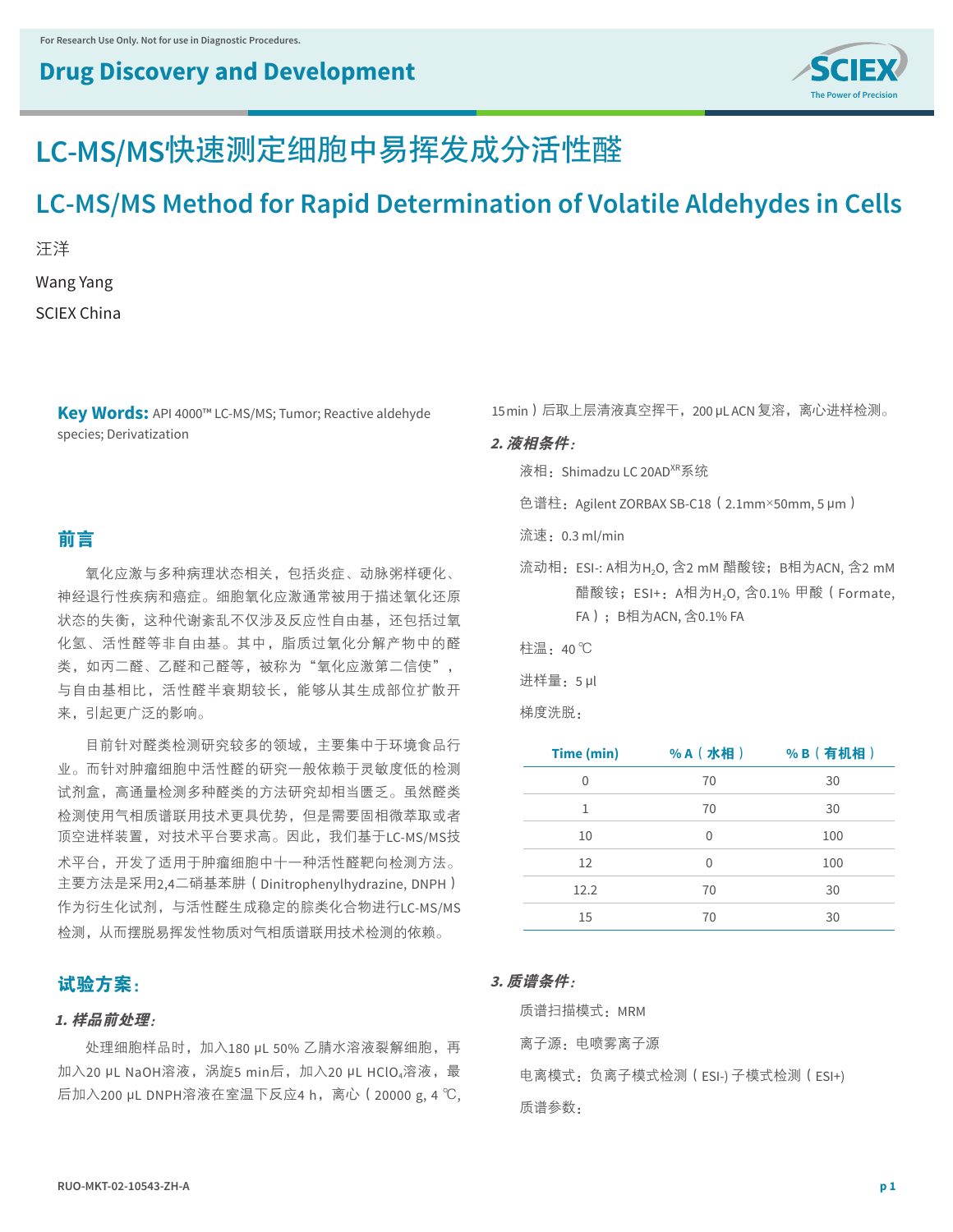

| 质谱参数            | 数值              |
|-----------------|-----------------|
| <b>ISV</b>      | 5500 / -4500 V  |
| <b>CUR</b>      | 30 psi          |
| <b>TEM</b>      | 450 $\degree$ C |
| GS1             | 50 psi          |
| GS <sub>2</sub> | 50 psi          |

表**1.** 活性醛衍生物MRM离子对、CE和DP参数。

| <b>Analyte</b>  | <b>MW</b> | <b>Precursor</b><br>ion | <b>Product ion</b> | <b>CE</b> | <b>DP</b> |
|-----------------|-----------|-------------------------|--------------------|-----------|-----------|
| Formaldehyde    | 30.0      | 208.9                   | 150.9/162.8        | $-12$     | $-40$     |
| Acetaldehyde    | 44.1      | 223.1                   | 150.9/162.9        | $-13$     | $-40$     |
| Pentanal        | 86.1      | 264.9                   | 152.0/163.0        | $-28$     | $-60$     |
| Hexaldehyde     | 100.2     | 279.0                   | 151.9/162.8        | $-30$     | $-50$     |
| Heptanal        | 114.2     | 293.0                   | 162.8/177.9        | $-20$     | $-90$     |
| Nonanal         | 142.1     | 321.1                   | 151.9/162.9        | $-30$     | $-90$     |
| Glyoxal         | 58.0      | 417.1                   | 181.8/233.9        | $-28$     | $-75$     |
| 4-HNE           | 156.2     | 335.1                   | 166.9/181.7        | $-28$     | $-70$     |
| Retinal         | 284.4     | 465.3                   | 268.2/373.2        | 34        | 55        |
| Methylglyoxal   | 72.1      | 433.1                   | 250.3              | 20        | 60        |
| Malondialdehyde | 72.1      | 235.0                   | 259.0/189.0        | 29        | 50        |
|                 |           |                         |                    |           |           |

### **4.** 活性醛的**DNPH**衍生化

活性醛化学性质活泼,稳定性差,物理性质易挥发,因此在 ……… 样品处理过程中易出现损失,造成结果偏差。我们采用衍生化的 方法,将活性醛与DNPH反应生成稳定的腙类化合物进行LC-MS/MS 检测。衍生化反应如下:



#### 实验结果: 实验结果:

#### **1. C18**色谱柱分离获得的典型色谱图



图 1:11 种醛类衍生物的色谱峰 图**1.** 11种醛类衍生物的色谱峰。

以上色谱峰为各个醛类物质的衍生物色谱峰,对应的醛类物 质如下:

1. Malondialdehyde; 2. Formaldehyde; 3. Acetaldehyde; 4. Methylglyoxal; 5. 4-HNE; 6. Glyoxal; 7. Pentanal; 8. Hexaldehyde; 9. Heptanal; 10. Nonanal; 11. Retinal

#### **2.** 线性范围:

11种活性醛在各自线性范围内线性良好(r>0.99),线性范 围宽,保证不同浓度水平样品的准确定量(如表2)。

#### 表**2.** 测定11种活性醛的标准曲线。

| <b>Number</b>  | <b>Analyte</b>  | <b>Calibration</b><br>range (ng/ml) | <b>Regression</b><br>equation | <b>Linearity</b><br>(r) |
|----------------|-----------------|-------------------------------------|-------------------------------|-------------------------|
| $\mathbf{1}$   | Malondialdehyde | $50 - 1000$                         | y=0.00195x-0.0109             | 0.9978                  |
| $\overline{2}$ | Formaldehyde    | 10-500                              | y=0.00308x+0.265              | 0.9953                  |
| 3              | Acetaldehyde    | 10-500                              | y=0.00754x+0.113              | 0.999                   |
| 4              | Methylglyoxal   | 10-500                              | y=0.000519x-0.00196           | 0.9975                  |
| 5              | 4-HNE           | $5 - 100$                           | y=0.000908x+0.0133            | 0.998                   |
| 6              | Glyoxal         | 10-500                              | y=0.00716x+0.104              | 0.9946                  |
| 7              | Pentanal        | $1 - 50$                            | y=0.0089x+0.0284              | 0.9981                  |
| 8              | Hexaldehyde     | $1 - 50$                            | y=0.00611X+0.0292             | 0.9988                  |
| 9              | Heptanal        | $2 - 100$                           | y=0.000524x+0.00158           | 0.9985                  |
| 10             | Nonanal         | $5 - 100$                           | y=0.00662x+0.274              | 0.9904                  |
| 11             | Retinal         | $20 - 500$                          | y=0.00644x-0.0318             | 0.9934                  |